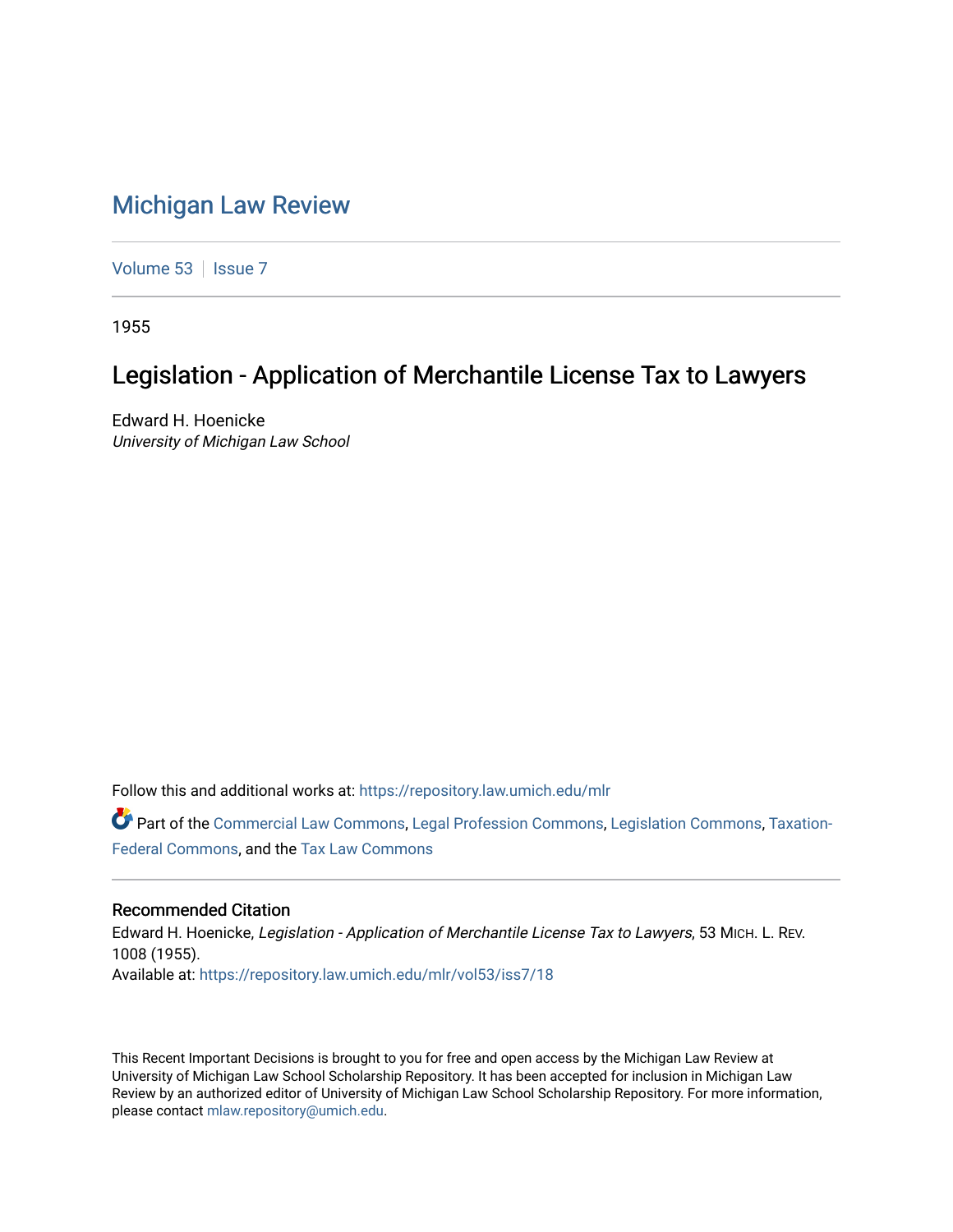LEGISLATION-APPLICATION OF MERCANTILE LICENSE TAX TO LAWYERS-The Philadelphia City Council passed an ordinance entitled "AN ORDINANCE-To provide for revenue by imposing a mercantile license tax on persons en-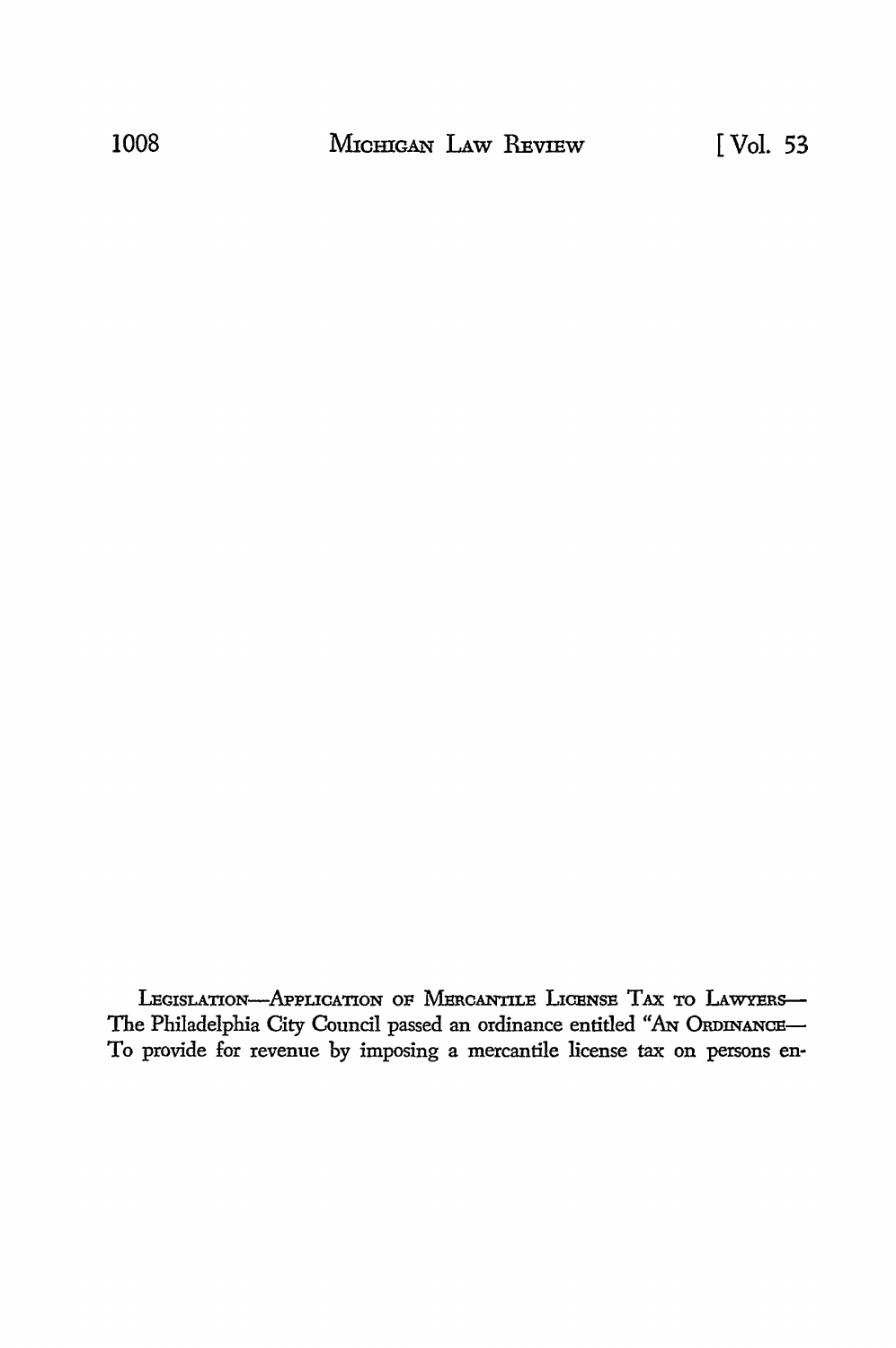gaging in certain businesses including manufacturing, professions, occupations, trades, vocations, and commercial activities in the City of Philadelphia. • . ." Under this ordinance the city required lawyers to register, pay a registration fee, and pay a tax on a percentage of their gross volume of business; thereupon, "mercantile licenses" were issued to them. The city charter required each ordinance to deal with one subject only and to express that subject in the title. The application of the ordinance to lawyers was attacked under the sponsorship of the Philadelphia Bar Association, and the lower court enjoined enforcement against lawyers. On appeal, *held,* reversed. *Sterling v. Philadelphia,* 378 Pa. 538, 106 A. (2d) 793 (1954).

The taxation of lawyers for revenue purposes is not an unconstitutional invasion of the judicial sphere by the legislative branch of government.<sup>1</sup> It is reasoned that lawyers as citizens must bear their fair share of the tax burden along with all others.2 In this context, the lawyer is not considered an "officer of the court" or a "public official."3 The power in the judiciary to set the qualifications for the bar does not preclude the legislature from taxing members of the bar; in fact, historically, the very status of "attorney" was created by statute.4 Today, the power to license attorneys is upheld if the licensing is interpreted as a revenue and not a regulatory measure.<sup> $5$ </sup> The power of a municipality to levy taxes is derived from the power of the state by direct grant, $6$  by the terms of a municipal charter, $7$  or by implication from the absence of a statute prohibiting municipal taxation. <sup>8</sup>

The particular ordinance presents problems because of two provisions: the charter limitation that a bill must embody only one subject which, in turn, must be expressed "clearly and adequately" in its title,<sup>9</sup> and the provision of the Pennsylvania Statutory Construction Act directing that tax measures be

1 Goldthwaite v. City Council of Montgomecy, 50 Ala. 486 (1874); Lister v. City of Fort Smith, 199 Ark. 492, 134 S.W. (2d) 535 (1939); 16 A.L.R. (2d) 1228 (1951). <sup>2</sup>4 Cooley, The Law of Taxation, 4th ed., §1704, p. 3415 (1924).

3 In re Galusha, 184 Cal. 697, 195 P. 406 (1921); Newlin v. Stuart, 273 Ky. 626, 117 S.W. (2d) 608 (1938). It has been held that an attomey is not an officer of the state in the sense that his actions are not to be regarded as "state action" for purposes of the Fourteenth Amendment. Berg v. Cranor, (9th Cir. 1954) 209 F. (2d) 567.

<sup>4</sup> CRABB, A HISTORY OF ENGLISH LAW 351 (1831); Lee, "The Constitutional Power of the Courts Over Admission to the Bar," 13 HARv. L. REv. 233 at 238 (1899).

5 In re Johnson, 47 Cal. App. 465, 190 P. 852 (1920); McCarthy v. Tucson, 26 Ariz. 311, 225 P. 329 (1924). A license tax on lawyers was held invalid in Hill v. City of Eureka, 35 Cal. App. (2d) 154, 94 P. (2d) 1025 (1939). See also 1912A Ann. Cas. 597. The many cases on this point tum not only on the unique wording of the particular statutes involved, but also upon the courts' willingness or reluctance to accept the purpose of **the**  measures as stated by the legislatures. Of course, even a tax for revenue purposes may **be** so exorbitant as to be unreasonable and confiscatory. Newlin v. Stuart, note 3 supra. The cases are split on whether the payment of the tax can be made a condition precedent to practicing law. Wright v. Atlanta, 54 Ga. 645 (1875); Shepherd v. Little Rock, 183 Ark. 244, 35 S.W. (2d) 361 (1931).

6Davis v. Ogden City, 117 Utah 315, 215 P. (2d) 616 (1950).

<sup>7</sup>Abraham v. City of Rosenberg, 55 Ore. 359, 105 P. 401 (1909). s Barrett v. State, 44 Ariz. 270, 36 P. (2d) 260 (1934).

9 Philadelphia Home Rule Charter, §2-201, approved April 17, 1951.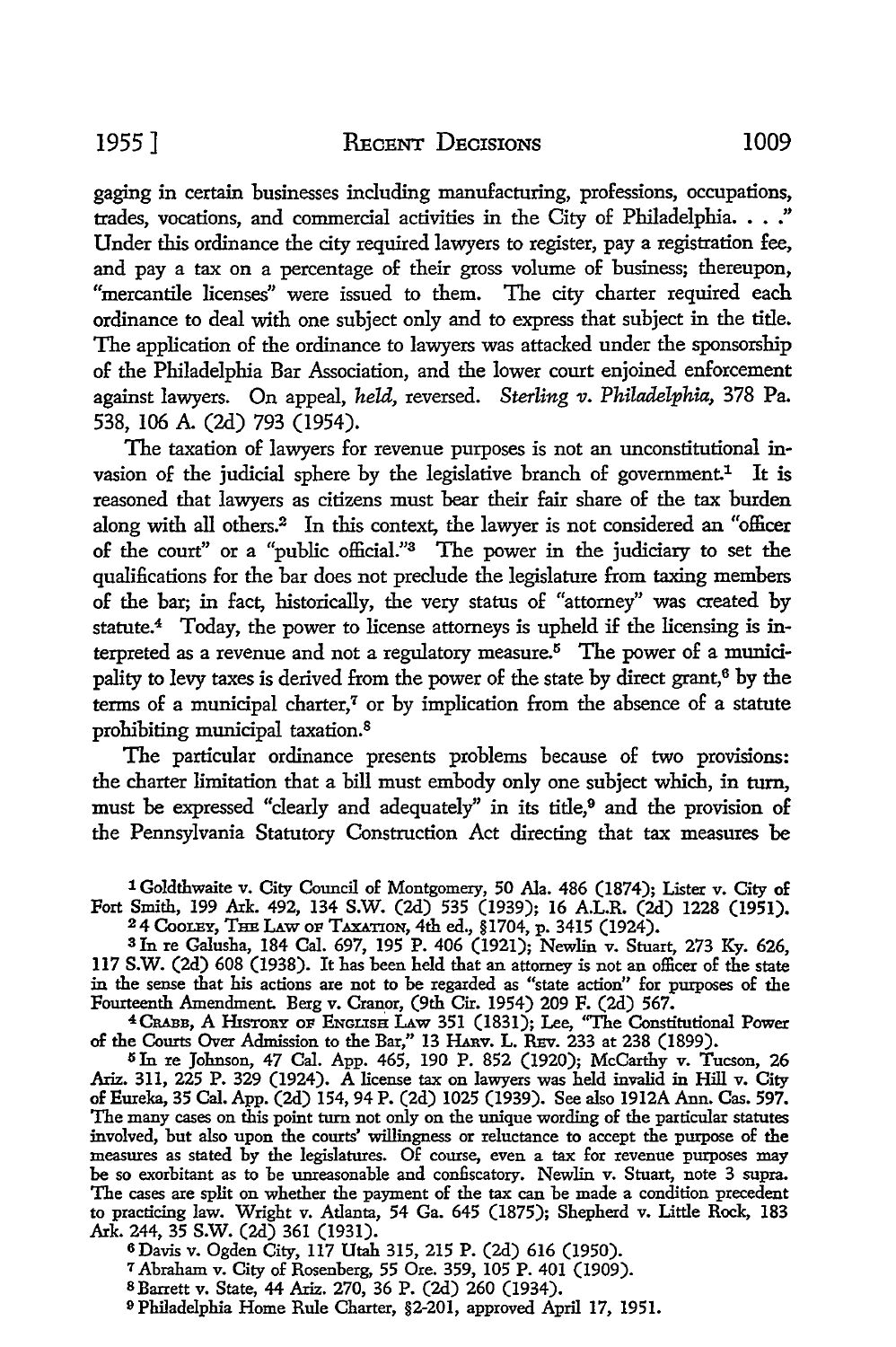strictly construed.10 One of the primary purposes of the title limitation is to insure that notice of the legislation is given the public. Although such limitations often are liberally construed,11 no state constitution has a provision which goes so far as to demand that the subject be "clearly and adequately" expressed.12 Adding to the strictness of the language in the charter the fact that a city council is a lesser political organ, it can be argued that this title provision was meant to be more strictly construed. Unless the word "mercantile" be regarded as surplusage, the title does not give notice to lawyers that the ordinance applies to them. If the word "mercantile" is ignored, what remains is an ordinance which authorizes the city to tax everything.13 Such an ordinance would be beyond the power of the city of Philadelphia,<sup>14</sup> although the severability clause could be used by the courts to cut down the scope of the ordinance to conform to the limits of municipal power. It seems more consistent with the aims of good government, however, to presume that the council intended the word mercantile to have its traditional meaning, thereby limiting the tax, than to presume that it intended to pass an omnibus bill and depend upon the courts to delineate it. The majority of the court, however, felt that the intent of the council was clear, notwithstanding its designation of the measure as a mercantile license tax.<sup>15</sup> The point which is of concern to lawyers, and which provoked Justice Musmanno's sharp dissent, is the clear implication of the court's holding: if the license tax is applicable to lawyers, and if the ordinance conforms to the mechanical requirements of title, then the practice of law is a business of a mercantile character. This is a dramatic departure from the attitude of several centuries of lawyers-and non-lawyers.16 The result may reflect a general

10 Pa. Stat. Ann. (Purdon, 1952) tit. 46, §558, held applicable to municipal corporations in Breitinger v. Philadelphia, 363 Pa. 512, 70 A. (2d) 640 (1950).

<sup>11</sup> SUTHERLAND, STATUTES AND STATUTORY CONSTRUCTION, 3d ed., §1704 (1943).

12 Twenty-three states say merely that the subject or object of the law shall be "expressed" in the title: Amz. CoNsT., art. 4, §13; CAL. CoNsT., art. IV, §24; DBL. CoNST., art. 2, §16; GA. CoNST., art. III, §VII, c. 2-19, §2-1908; IDAHO CONST., art. 3, §16; Ir.r.. CoNST., art. IV, §13; IND. CoNsT., art. 4, §19; IowA CoNST., art. 3, §29; KY. CoNsT., §51; Мюн. Const., art. V, §21; Милл. Const., art. 4, §27; N.J. Const., art. 4, §7, ¶4;<br>N.Y. Const., art. 3, §15; N.D. Const., art. II, §61; Ore. Const., art. IV, §20; S.C. CONST., art. 3, §17; S.D. CONST., art. III, §21; TENN. CONST., art. 2, §17; TEX. CONST., art. 3, §35; VA. CONST., art. IV, §52; WASH. CONST., art. 2, §19; W.VA. CONST., art. VI, §30; Wis. CoNsT., art IV, §18. Twelve states require that the subject be "clearly expressed": ALA. CoNST., art 4, §45; CoLo. CoNsT., art. V, §21; KAN. CONST., art. 2, §16; Mo. CONST., art. 3, §23; MoNT. CoNsT., art. V, §23; NEB. CoNST., art. III, §14; N.M. CoNST., art. IV, §16; Omo CoNsT., art. II, §16; OKLA. CoNsT., art. 5, §57; PA. CoNST., art. 3, §3; UTAH CoNsT., art. VI, §23; WYo. CoNsT., art. 3, §24. Two states require that the subject be ''brieHy expressed": FLA. CoNsT., art. III, §16; NBv. CONST., art. IV, §68; and one state each requires that the subject be "indicated": LA. CoNST., art. 3, §16; "described": MD. CoNST,, art. 3, §29; and "indicate clearly'': Miss. CoNsT., art. 4, §71.

13 In fact, in Philadelphia it has been called the ''Tax Everything Act." <sup>14</sup>Pa. Stat. Ann. (Purdon, 1954) tit. 53, §§2015.1 to 2015.8.

15 Principal case at 794.

16 Pound, ''What Is a Profession? The Rise of the Legal Profession in Antiquity," 19 NOTRE DAME LAWYER 203 (1944).